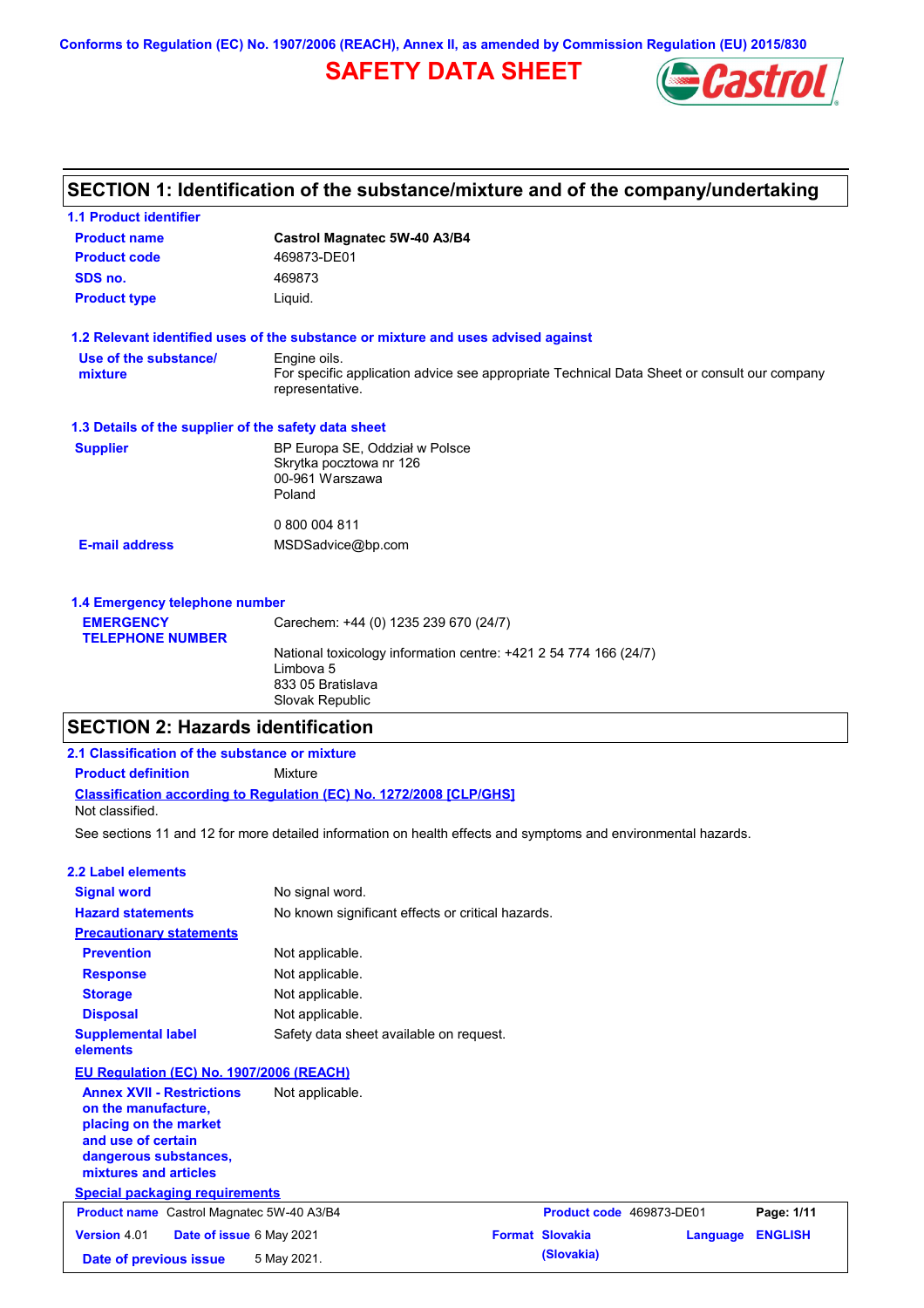# **SECTION 2: Hazards identification**

| <b>Containers to be fitted</b><br>with child-resistant<br>fastenings                                                     | Not applicable.                                                                                                                                                                                                          |
|--------------------------------------------------------------------------------------------------------------------------|--------------------------------------------------------------------------------------------------------------------------------------------------------------------------------------------------------------------------|
| <b>Tactile warning of danger</b>                                                                                         | Not applicable.                                                                                                                                                                                                          |
| 2.3 Other hazards                                                                                                        |                                                                                                                                                                                                                          |
| <b>Results of PBT and vPvB</b><br>assessment                                                                             | Product does not meet the criteria for PBT or vPvB according to Regulation (EC) No. 1907/2006,<br>Annex XIII.                                                                                                            |
| <b>Product meets the criteria</b><br>for PBT or vPvB according<br>to Regulation (EC) No.<br><b>1907/2006, Annex XIII</b> | This mixture does not contain any substances that are assessed to be a PBT or a vPvB.                                                                                                                                    |
| Other hazards which do<br>not result in classification                                                                   | Defatting to the skin.<br>USED ENGINE OILS<br>Used engine oil may contain hazardous components which have the potential to cause skin<br>cancer.<br>See Toxicological Information, section 11 of this Safety Data Sheet. |

## **SECTION 3: Composition/information on ingredients**

| <b>3.2 Mixtures</b>                                                                    |                                                                                      |               |                                               |             |
|----------------------------------------------------------------------------------------|--------------------------------------------------------------------------------------|---------------|-----------------------------------------------|-------------|
| <b>Product definition</b>                                                              | Mixture                                                                              |               |                                               |             |
| Highly refined base oil (IP 346 DMSO extract < 3%). Proprietary performance additives. |                                                                                      |               |                                               |             |
| <b>Product/ingredient</b><br>name                                                      | <b>Identifiers</b>                                                                   | $\frac{9}{6}$ | <b>Regulation (EC) No.</b><br>1272/2008 [CLP] | <b>Type</b> |
| Distillates (petroleum), hydrotreated<br>heavy paraffinic                              | REACH #: 01-2119484627-25<br>EC: 265-157-1<br>CAS: 64742-54-7<br>Index: 649-467-00-8 | $≥50 - ≤75$   | Not classified.                               | $[2]$       |
| Distillates (petroleum), hydrotreated<br>heavy paraffinic                              | REACH #: 01-2119484627-25<br>EC: 265-157-1<br>CAS: 64742-54-7<br>Index: 649-467-00-8 | 225 - ≤50     | Asp. Tox. 1, H304                             | [1] [2]     |
| Lubricating oils (petroleum), C20-50,<br>hydrotreated neutral oil-based                | REACH #: 01-2119474889-13<br>EC: 276-738-4<br>CAS: 72623-87-1<br>Index: 649-483-00-5 | ≤10           | Asp. Tox. 1, H304                             | [1] [2]     |
| Distillates (petroleum), solvent-<br>dewaxed heavy paraffinic                          | REACH #: 01-2119471299-27<br>EC: 265-169-7<br>CAS: 64742-65-0<br>Index: 649-474-00-6 | -≤5           | Not classified.                               | $[2]$       |
|                                                                                        |                                                                                      |               |                                               |             |

**See Section 16 for the full text of the H statements declared above.**

#### **Type**

[1] Substance classified with a health or environmental hazard

[2] Substance with a workplace exposure limit

[3] Substance meets the criteria for PBT according to Regulation (EC) No. 1907/2006, Annex XIII

[4] Substance meets the criteria for vPvB according to Regulation (EC) No. 1907/2006, Annex XIII

[5] Substance of equivalent concern

[6] Additional disclosure due to company policy

Occupational exposure limits, if available, are listed in Section 8.

## **SECTION 4: First aid measures**

## **4.1 Description of first aid measures**

| Eye contact                                      | In case of contact, immediately flush eyes with plenty of water for at least 15 minutes. Eyelids<br>should be held away from the eyeball to ensure thorough rinsing. Check for and remove any<br>contact lenses. Get medical attention. |                        |                          |                |
|--------------------------------------------------|-----------------------------------------------------------------------------------------------------------------------------------------------------------------------------------------------------------------------------------------|------------------------|--------------------------|----------------|
| <b>Skin contact</b>                              | Wash skin thoroughly with soap and water or use recognised skin cleanser. Remove<br>contaminated clothing and shoes. Wash clothing before reuse. Clean shoes thoroughly before<br>reuse. Get medical attention if irritation develops.  |                        |                          |                |
| <b>Inhalation</b>                                | If inhaled, remove to fresh air. Get medical attention if symptoms occur.                                                                                                                                                               |                        |                          |                |
| <b>Product name</b> Castrol Magnatec 5W-40 A3/B4 |                                                                                                                                                                                                                                         |                        | Product code 469873-DE01 | Page: 2/11     |
| Date of issue 6 May 2021<br>Version 4.01         |                                                                                                                                                                                                                                         | <b>Format Slovakia</b> | Language                 | <b>ENGLISH</b> |
| Date of previous issue                           | 5 May 2021.                                                                                                                                                                                                                             | (Slovakia)             |                          |                |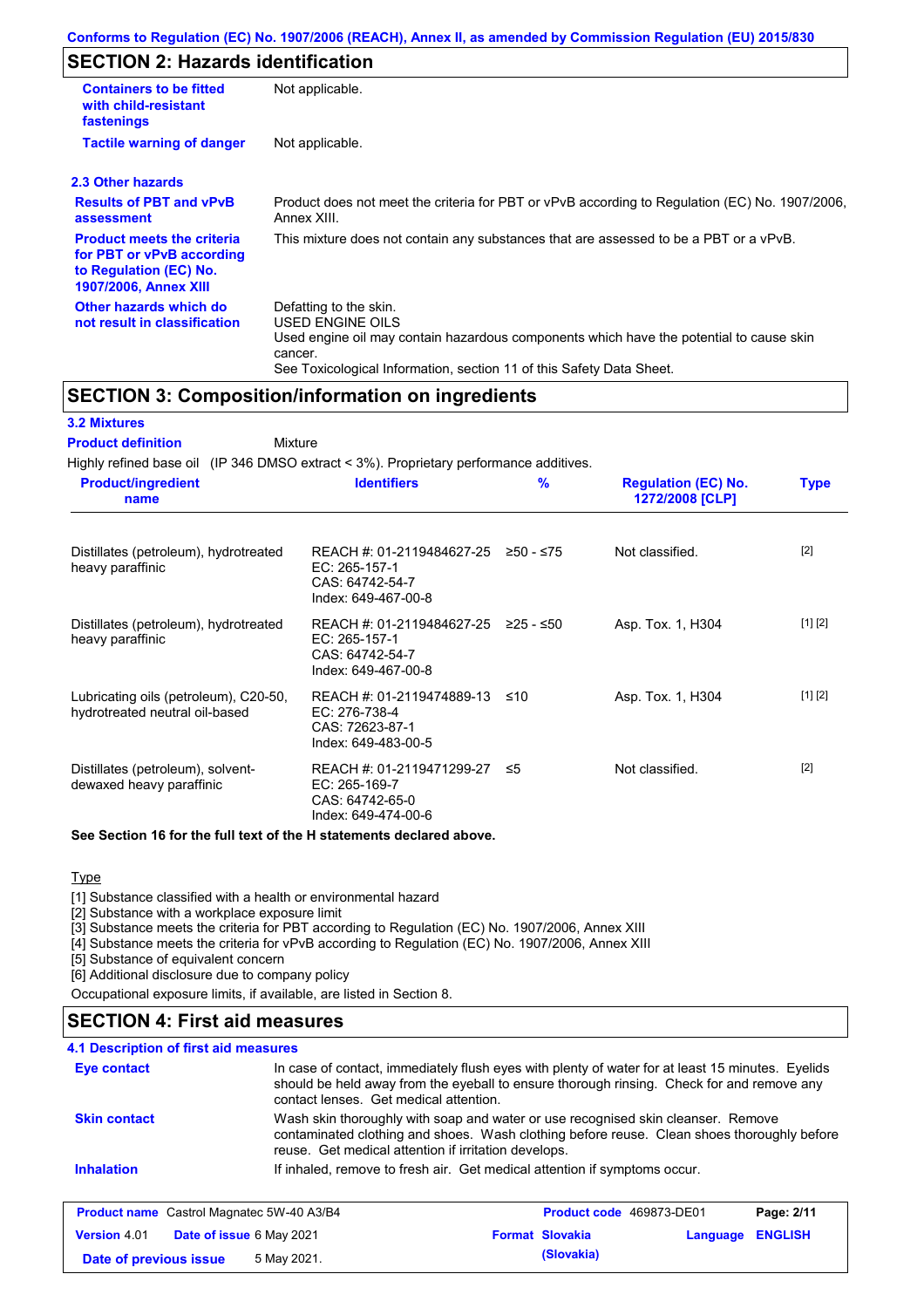### **Conforms to Regulation (EC) No. 1907/2006 (REACH), Annex II, as amended by Commission Regulation (EU) 2015/830**

## **SECTION 4: First aid measures**

| SECTION 4: FIRST ald measures         |                                                                                                                   |
|---------------------------------------|-------------------------------------------------------------------------------------------------------------------|
| <b>Ingestion</b>                      | Do not induce vomiting unless directed to do so by medical personnel. Get medical attention if<br>symptoms occur. |
| <b>Protection of first-aiders</b>     | No action shall be taken involving any personal risk or without suitable training.                                |
|                                       | 4.2 Most important symptoms and effects, both acute and delayed                                                   |
|                                       | See Section 11 for more detailed information on health effects and symptoms.                                      |
| <b>Potential acute health effects</b> |                                                                                                                   |
| <b>Inhalation</b>                     | Vapour inhalation under ambient conditions is not normally a problem due to low vapour<br>pressure.               |
| <b>Ingestion</b>                      | No known significant effects or critical hazards.                                                                 |
| <b>Skin contact</b>                   | Defatting to the skin. May cause skin dryness and irritation.                                                     |
| Eye contact                           | No known significant effects or critical hazards.                                                                 |
|                                       | Delayed and immediate effects as well as chronic effects from short and long-term exposure                        |
| <b>Inhalation</b>                     | Overexposure to the inhalation of airborne droplets or aerosols may cause irritation of the<br>respiratory tract. |
| <b>Ingestion</b>                      | Ingestion of large quantities may cause nausea and diarrhoea.                                                     |
| <b>Skin contact</b>                   | Prolonged or repeated contact can defat the skin and lead to irritation and/or dermatitis.                        |
| Eye contact                           | Potential risk of transient stinging or redness if accidental eye contact occurs.                                 |

### **4.3 Indication of any immediate medical attention and special treatment needed**

| <b>Notes to physician</b> |  | Treatment should in general be symptomatic and directed to relieving any effects. |  |  |  |  |
|---------------------------|--|-----------------------------------------------------------------------------------|--|--|--|--|
|---------------------------|--|-----------------------------------------------------------------------------------|--|--|--|--|

# **SECTION 5: Firefighting measures**

| 5.1 Extinguishing media                                   |                                                                                                                                                                                                                                                                                                                                                                   |
|-----------------------------------------------------------|-------------------------------------------------------------------------------------------------------------------------------------------------------------------------------------------------------------------------------------------------------------------------------------------------------------------------------------------------------------------|
| <b>Suitable extinguishing</b><br>media                    | In case of fire, use foam, dry chemical or carbon dioxide extinguisher or spray.                                                                                                                                                                                                                                                                                  |
| <b>Unsuitable extinguishing</b><br>media                  | Do not use water jet. The use of a water jet may cause the fire to spread by splashing the<br>burning product.                                                                                                                                                                                                                                                    |
| 5.2 Special hazards arising from the substance or mixture |                                                                                                                                                                                                                                                                                                                                                                   |
| <b>Hazards from the</b><br>substance or mixture           | In a fire or if heated, a pressure increase will occur and the container may burst.                                                                                                                                                                                                                                                                               |
| <b>Hazardous combustion</b><br>products                   | Combustion products may include the following:<br>carbon oxides (CO, CO <sub>2</sub> ) (carbon monoxide, carbon dioxide)                                                                                                                                                                                                                                          |
| 5.3 Advice for firefighters                               |                                                                                                                                                                                                                                                                                                                                                                   |
| <b>Special precautions for</b><br>fire-fighters           | No action shall be taken involving any personal risk or without suitable training. Promptly<br>isolate the scene by removing all persons from the vicinity of the incident if there is a fire.                                                                                                                                                                    |
| <b>Special protective</b><br>equipment for fire-fighters  | Fire-fighters should wear appropriate protective equipment and self-contained breathing<br>apparatus (SCBA) with a full face-piece operated in positive pressure mode. Clothing for fire-<br>fighters (including helmets, protective boots and gloves) conforming to European standard EN<br>469 will provide a basic level of protection for chemical incidents. |

## **SECTION 6: Accidental release measures**

#### **6.2 Environmental precautions** Avoid dispersal of spilt material and runoff and contact with soil, waterways, drains and sewers. Inform the relevant authorities if the product has caused environmental pollution (sewers, waterways, soil or air). **6.1 Personal precautions, protective equipment and emergency procedures For non-emergency personnel For emergency responders** No action shall be taken involving any personal risk or without suitable training. Evacuate surrounding areas. Keep unnecessary and unprotected personnel from entering. Do not touch or walk through spilt material. Floors may be slippery; use care to avoid falling. Put on appropriate personal protective equipment. If specialised clothing is required to deal with the spillage, take note of any information in Section 8 on suitable and unsuitable materials. See also the information in "For nonemergency personnel".

### **6.3 Methods and material for containment and cleaning up**

|                        |                                 | <b>Product name</b> Castrol Magnatec 5W-40 A3/B4 | <b>Product code</b> 469873-DE01 |                  | Page: 3/11 |
|------------------------|---------------------------------|--------------------------------------------------|---------------------------------|------------------|------------|
| <b>Version 4.01</b>    | <b>Date of issue 6 May 2021</b> |                                                  | <b>Format Slovakia</b>          | Language ENGLISH |            |
| Date of previous issue |                                 | 5 May 2021.                                      | (Slovakia)                      |                  |            |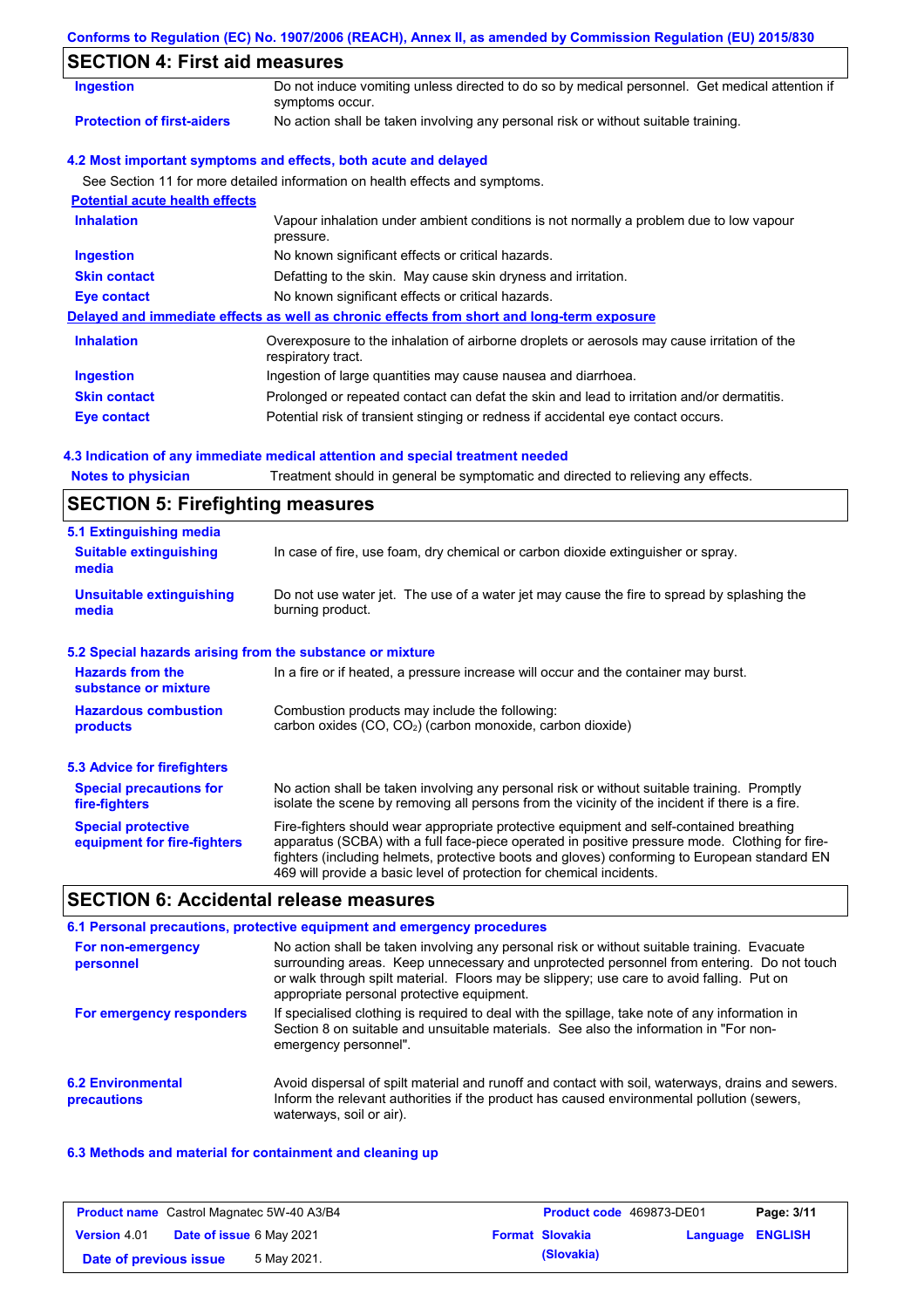# **SECTION 6: Accidental release measures**

| <b>Small spill</b>                        | Stop leak if without risk. Move containers from spill area. Absorb with an inert material and<br>place in an appropriate waste disposal container. Dispose of via a licensed waste disposal<br>contractor.                                                                                                                                                                                     |
|-------------------------------------------|------------------------------------------------------------------------------------------------------------------------------------------------------------------------------------------------------------------------------------------------------------------------------------------------------------------------------------------------------------------------------------------------|
| Large spill                               | Stop leak if without risk. Move containers from spill area. Prevent entry into sewers, water<br>courses, basements or confined areas. Contain and collect spillage with non-combustible,<br>absorbent material e.g. sand, earth, vermiculite or diatomaceous earth and place in container<br>for disposal according to local regulations. Dispose of via a licensed waste disposal contractor. |
| 6.4 Reference to other<br><b>sections</b> | See Section 1 for emergency contact information.<br>See Section 5 for firefighting measures.<br>See Section 8 for information on appropriate personal protective equipment.<br>See Section 12 for environmental precautions.<br>See Section 13 for additional waste treatment information.                                                                                                     |

# **SECTION 7: Handling and storage**

| 7.1 Precautions for safe handling                                                    |                                                                                                                                                                                                                                                                                                                                                                                                                                                                                          |
|--------------------------------------------------------------------------------------|------------------------------------------------------------------------------------------------------------------------------------------------------------------------------------------------------------------------------------------------------------------------------------------------------------------------------------------------------------------------------------------------------------------------------------------------------------------------------------------|
| <b>Protective measures</b>                                                           | Put on appropriate personal protective equipment.                                                                                                                                                                                                                                                                                                                                                                                                                                        |
| <b>Advice on general</b><br>occupational hygiene                                     | Eating, drinking and smoking should be prohibited in areas where this material is handled.<br>stored and processed. Wash thoroughly after handling. Remove contaminated clothing and<br>protective equipment before entering eating areas. See also Section 8 for additional<br>information on hygiene measures.                                                                                                                                                                         |
| <b>7.2 Conditions for safe</b><br>storage, including any<br><i>incompatibilities</i> | Store in accordance with local requiations. Store in a dry, cool and well-ventilated area, away<br>from incompatible materials (see Section 10). Keep away from heat and direct sunlight. Keep<br>container tightly closed and sealed until ready for use. Containers that have been opened must<br>be carefully resealed and kept upright to prevent leakage. Store and use only in equipment/<br>containers designed for use with this product. Do not store in unlabelled containers. |
| Not suitable                                                                         | Prolonged exposure to elevated temperature                                                                                                                                                                                                                                                                                                                                                                                                                                               |
| 7.3 Specific end use(s)                                                              |                                                                                                                                                                                                                                                                                                                                                                                                                                                                                          |
| <b>Recommendations</b>                                                               | See section 1.2 and Exposure scenarios in annex, if applicable.                                                                                                                                                                                                                                                                                                                                                                                                                          |

# **SECTION 8: Exposure controls/personal protection**

|  | <b>8.1 Control parameters</b> |  |
|--|-------------------------------|--|
|--|-------------------------------|--|

| <b>Occupational exposure limits</b>                                                      | No exposure limit value known.                                                                                                                                                                                                                                                                                                                                                                                                                                                |  |  |  |  |
|------------------------------------------------------------------------------------------|-------------------------------------------------------------------------------------------------------------------------------------------------------------------------------------------------------------------------------------------------------------------------------------------------------------------------------------------------------------------------------------------------------------------------------------------------------------------------------|--|--|--|--|
| <b>Product/ingredient name</b>                                                           | <b>Exposure limit values</b>                                                                                                                                                                                                                                                                                                                                                                                                                                                  |  |  |  |  |
| Distillates (petroleum), hydrotreated heavy paraffinic                                   | Government regulation SR c. 355/2006 (Slovakia).<br>TWA: 1 mg/m <sup>3</sup> , (Mineral oils) 8 hours. Issued/Revised: 6/2006 Form:<br>liquid aerosol, fumes<br>TWA: 5 ppm, (Mineral oils) 8 hours. Issued/Revised: 6/2006 Form: liquid<br>aerosol, fumes<br>STEL: 3 mg/m <sup>3</sup> , (Mineral oils) 15 minutes. Issued/Revised: 12/2011<br>Form: liquid aerosol, fumes<br>STEL: 15 ppm, (Mineral oils) 15 minutes. Issued/Revised: 12/2011 Form:<br>liquid aerosol, fumes |  |  |  |  |
| Distillates (petroleum), hydrotreated heavy paraffinic                                   | Government regulation SR c. 355/2006 (Slovakia).<br>TWA: 1 mg/m <sup>3</sup> , (Mineral oils) 8 hours. Issued/Revised: 6/2006 Form:<br>liquid aerosol, fumes<br>TWA: 5 ppm, (Mineral oils) 8 hours. Issued/Revised: 6/2006 Form: liquid<br>aerosol, fumes<br>STEL: 3 mg/m <sup>3</sup> , (Mineral oils) 15 minutes. Issued/Revised: 12/2011<br>Form: liquid aerosol, fumes<br>STEL: 15 ppm, (Mineral oils) 15 minutes. Issued/Revised: 12/2011 Form:<br>liquid aerosol, fumes |  |  |  |  |
| Lubricating oils (petroleum), C20-50, hydrotreated<br>neutral oil-based                  | Government regulation SR c. 355/2006 (Slovakia).<br>TWA: 1 mg/m <sup>3</sup> , (Mineral oils) 8 hours. Issued/Revised: 6/2006 Form:<br>liquid aerosol, fumes<br>TWA: 5 ppm, (Mineral oils) 8 hours. Issued/Revised: 6/2006 Form: liquid<br>aerosol, fumes<br>STEL: 3 mg/m <sup>3</sup> , (Mineral oils) 15 minutes. Issued/Revised: 12/2011<br>Form: liquid aerosol, fumes<br>STEL: 15 ppm, (Mineral oils) 15 minutes. Issued/Revised: 12/2011 Form:<br>liquid aerosol, fumes |  |  |  |  |
| <b>Product name</b> Castrol Magnatec 5W-40 A3/B4                                         | Page: 4/11<br>Product code 469873-DE01                                                                                                                                                                                                                                                                                                                                                                                                                                        |  |  |  |  |
| <b>Version 4.01</b><br>Date of issue 6 May 2021<br>5 May 2021.<br>Date of previous issue | <b>Format Slovakia</b><br><b>ENGLISH</b><br>Language<br>(Slovakia)                                                                                                                                                                                                                                                                                                                                                                                                            |  |  |  |  |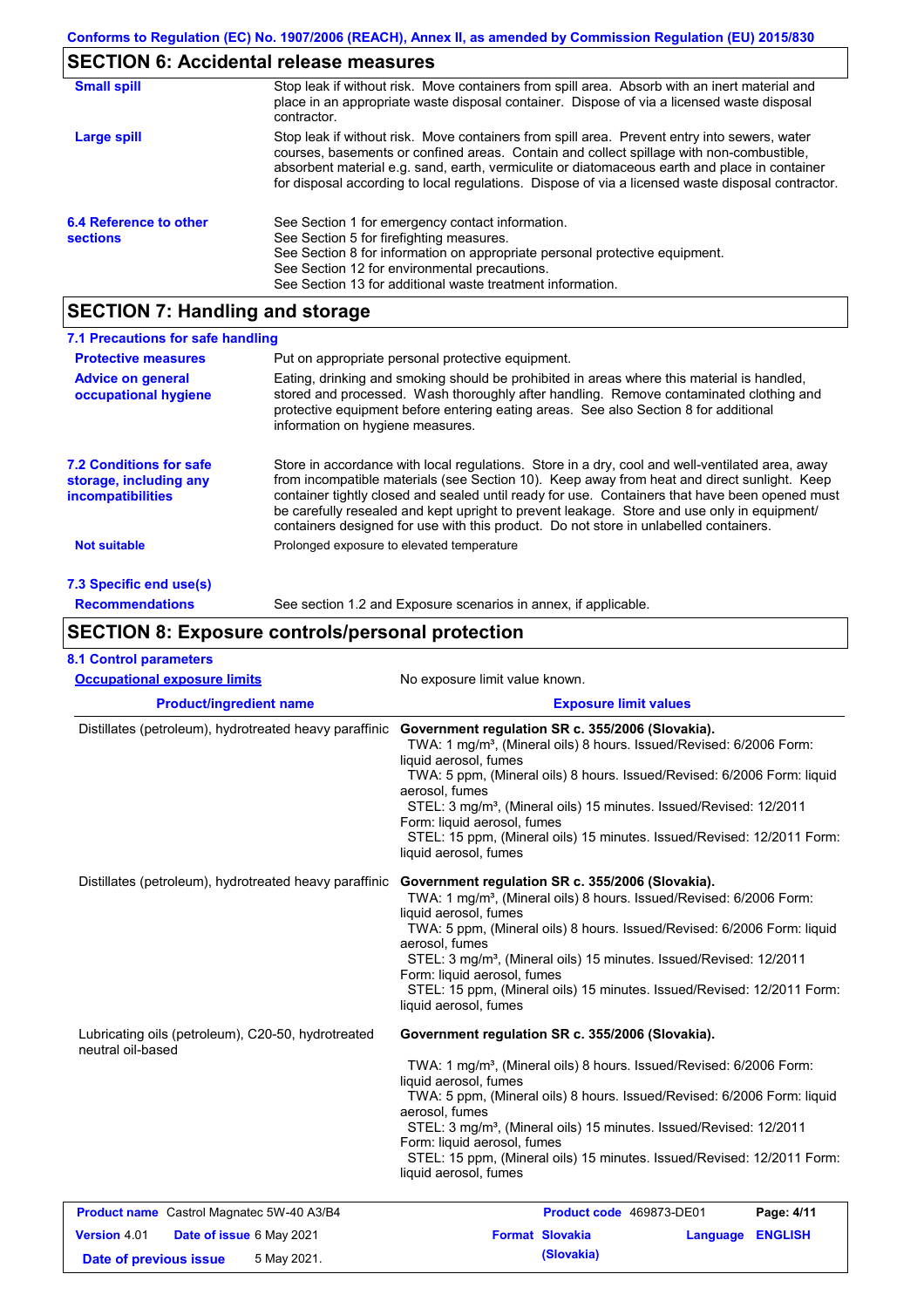# **SECTION 8: Exposure controls/personal protection**

| Distillates (petroleum), solvent-dewaxed heavy              |                                                           | Government regulation SR c. 355/2006 (Slovakia).                                                                                                                                                                                                                                                                                                                                                                                                                                                                                                                                                                                                                                                                                                                                                                                                                                                                                                                                                                           |  |  |  |
|-------------------------------------------------------------|-----------------------------------------------------------|----------------------------------------------------------------------------------------------------------------------------------------------------------------------------------------------------------------------------------------------------------------------------------------------------------------------------------------------------------------------------------------------------------------------------------------------------------------------------------------------------------------------------------------------------------------------------------------------------------------------------------------------------------------------------------------------------------------------------------------------------------------------------------------------------------------------------------------------------------------------------------------------------------------------------------------------------------------------------------------------------------------------------|--|--|--|
| paraffinic                                                  |                                                           | TWA: 1 mg/m <sup>3</sup> , (Mineral oils) 8 hours. Issued/Revised: 6/2006 Form:                                                                                                                                                                                                                                                                                                                                                                                                                                                                                                                                                                                                                                                                                                                                                                                                                                                                                                                                            |  |  |  |
|                                                             |                                                           | liquid aerosol, fumes<br>TWA: 5 ppm, (Mineral oils) 8 hours. Issued/Revised: 6/2006 Form: liquid                                                                                                                                                                                                                                                                                                                                                                                                                                                                                                                                                                                                                                                                                                                                                                                                                                                                                                                           |  |  |  |
|                                                             |                                                           | aerosol, fumes<br>STEL: 3 mg/m <sup>3</sup> , (Mineral oils) 15 minutes. Issued/Revised: 12/2011                                                                                                                                                                                                                                                                                                                                                                                                                                                                                                                                                                                                                                                                                                                                                                                                                                                                                                                           |  |  |  |
|                                                             |                                                           | Form: liquid aerosol, fumes<br>STEL: 15 ppm, (Mineral oils) 15 minutes. Issued/Revised: 12/2011 Form:<br>liquid aerosol, fumes                                                                                                                                                                                                                                                                                                                                                                                                                                                                                                                                                                                                                                                                                                                                                                                                                                                                                             |  |  |  |
| guidance only.                                              |                                                           | Whilst specific OELs for certain components may be shown in this section, other components may be present in any mist,<br>vapour or dust produced. Therefore, the specific OELs may not be applicable to the product as a whole and are provided for                                                                                                                                                                                                                                                                                                                                                                                                                                                                                                                                                                                                                                                                                                                                                                       |  |  |  |
| <b>Recommended monitoring</b><br>procedures                 |                                                           | If this product contains ingredients with exposure limits, personal, workplace atmosphere or<br>biological monitoring may be required to determine the effectiveness of the ventilation or other<br>control measures and/or the necessity to use respiratory protective equipment. Reference<br>should be made to monitoring standards, such as the following: European Standard EN 689<br>(Workplace atmospheres - Guidance for the assessment of exposure by inhalation to chemical<br>agents for comparison with limit values and measurement strategy) European Standard EN<br>14042 (Workplace atmospheres - Guide for the application and use of procedures for the<br>assessment of exposure to chemical and biological agents) European Standard EN 482<br>(Workplace atmospheres - General requirements for the performance of procedures for the<br>measurement of chemical agents) Reference to national guidance documents for methods for<br>the determination of hazardous substances will also be required. |  |  |  |
| <b>Derived No Effect Level</b><br>No DNELs/DMELs available. |                                                           |                                                                                                                                                                                                                                                                                                                                                                                                                                                                                                                                                                                                                                                                                                                                                                                                                                                                                                                                                                                                                            |  |  |  |
| <b>Predicted No Effect Concentration</b>                    |                                                           |                                                                                                                                                                                                                                                                                                                                                                                                                                                                                                                                                                                                                                                                                                                                                                                                                                                                                                                                                                                                                            |  |  |  |
| No PNECs available                                          |                                                           |                                                                                                                                                                                                                                                                                                                                                                                                                                                                                                                                                                                                                                                                                                                                                                                                                                                                                                                                                                                                                            |  |  |  |
| <b>8.2 Exposure controls</b>                                |                                                           |                                                                                                                                                                                                                                                                                                                                                                                                                                                                                                                                                                                                                                                                                                                                                                                                                                                                                                                                                                                                                            |  |  |  |
| <b>Appropriate engineering</b><br>controls                  |                                                           | Provide exhaust ventilation or other engineering controls to keep the relevant airborne<br>concentrations below their respective occupational exposure limits.<br>All activities involving chemicals should be assessed for their risks to health, to ensure<br>exposures are adequately controlled. Personal protective equipment should only be considered<br>after other forms of control measures (e.g. engineering controls) have been suitably evaluated.<br>Personal protective equipment should conform to appropriate standards, be suitable for use, be<br>kept in good condition and properly maintained.<br>Your supplier of personal protective equipment should be consulted for advice on selection and<br>appropriate standards. For further information contact your national organisation for standards.<br>The final choice of protective equipment will depend upon a risk assessment. It is important to<br>ensure that all items of personal protective equipment are compatible.                    |  |  |  |
| <b>Individual protection measures</b>                       |                                                           |                                                                                                                                                                                                                                                                                                                                                                                                                                                                                                                                                                                                                                                                                                                                                                                                                                                                                                                                                                                                                            |  |  |  |
| <b>Hygiene measures</b>                                     |                                                           | Wash hands, forearms and face thoroughly after handling chemical products, before eating,<br>smoking and using the lavatory and at the end of the working period. Ensure that eyewash<br>stations and safety showers are close to the workstation location.                                                                                                                                                                                                                                                                                                                                                                                                                                                                                                                                                                                                                                                                                                                                                                |  |  |  |
| <b>Respiratory protection</b>                               | of the working conditions.                                | In case of insufficient ventilation, wear suitable respiratory equipment.<br>The correct choice of respiratory protection depends upon the chemicals being handled, the<br>conditions of work and use, and the condition of the respiratory equipment. Safety procedures<br>should be developed for each intended application. Respiratory protection equipment should<br>therefore be chosen in consultation with the supplier/manufacturer and with a full assessment                                                                                                                                                                                                                                                                                                                                                                                                                                                                                                                                                    |  |  |  |
| <b>Eye/face protection</b>                                  | Safety glasses with side shields.                         |                                                                                                                                                                                                                                                                                                                                                                                                                                                                                                                                                                                                                                                                                                                                                                                                                                                                                                                                                                                                                            |  |  |  |
| <b>Skin protection</b><br><b>Hand protection</b>            | <b>General Information:</b>                               |                                                                                                                                                                                                                                                                                                                                                                                                                                                                                                                                                                                                                                                                                                                                                                                                                                                                                                                                                                                                                            |  |  |  |
|                                                             |                                                           | Because specific work environments and material handling practices vary, safety procedures<br>should be developed for each intended application. The correct choice of protective gloves<br>depends upon the chemicals being handled, and the conditions of work and use. Most gloves<br>provide protection for only a limited time before they must be discarded and replaced (even the<br>best chemically resistant gloves will break down after repeated chemical exposures).                                                                                                                                                                                                                                                                                                                                                                                                                                                                                                                                           |  |  |  |
|                                                             |                                                           | Gloves should be chosen in consultation with the supplier / manufacturer and taking account of<br>a full assessment of the working conditions.                                                                                                                                                                                                                                                                                                                                                                                                                                                                                                                                                                                                                                                                                                                                                                                                                                                                             |  |  |  |
|                                                             | Recommended: Nitrile gloves.<br><b>Breakthrough time:</b> |                                                                                                                                                                                                                                                                                                                                                                                                                                                                                                                                                                                                                                                                                                                                                                                                                                                                                                                                                                                                                            |  |  |  |
| Product name Castrol Magnatec 5W-40 A3/B4                   |                                                           | <b>Product code</b> 469873-DE01<br>Page: 5/11                                                                                                                                                                                                                                                                                                                                                                                                                                                                                                                                                                                                                                                                                                                                                                                                                                                                                                                                                                              |  |  |  |
| <b>Version 4.01</b><br>Date of issue 6 May 2021             |                                                           | <b>Format Slovakia</b><br><b>Language ENGLISH</b>                                                                                                                                                                                                                                                                                                                                                                                                                                                                                                                                                                                                                                                                                                                                                                                                                                                                                                                                                                          |  |  |  |

**Date of previous issue 5 May 2021. (Slovakia) (Slovakia)**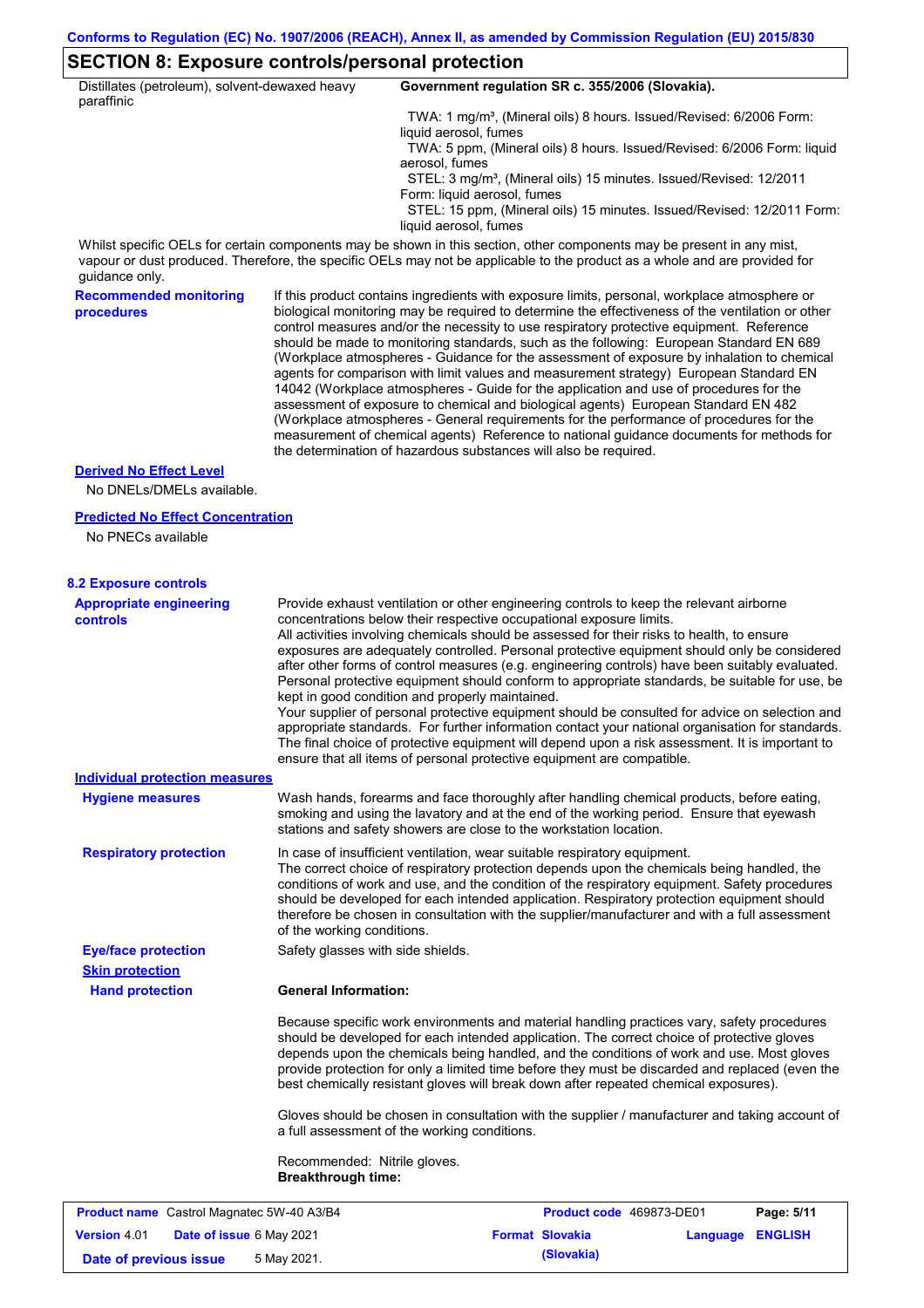# **SECTION 8: Exposure controls/personal protection**

|                                                  | Breakthrough time data are generated by glove manufacturers under laboratory test conditions<br>and represent how long a glove can be expected to provide effective permeation resistance. It<br>is important when following breakthrough time recommendations that actual workplace<br>conditions are taken into account. Always consult with your glove supplier for up-to-date<br>technical information on breakthrough times for the recommended glove type.<br>Our recommendations on the selection of gloves are as follows:                                                                                                                |
|--------------------------------------------------|---------------------------------------------------------------------------------------------------------------------------------------------------------------------------------------------------------------------------------------------------------------------------------------------------------------------------------------------------------------------------------------------------------------------------------------------------------------------------------------------------------------------------------------------------------------------------------------------------------------------------------------------------|
|                                                  | Continuous contact:                                                                                                                                                                                                                                                                                                                                                                                                                                                                                                                                                                                                                               |
|                                                  | Gloves with a minimum breakthrough time of 240 minutes, or >480 minutes if suitable gloves<br>can be obtained.<br>If suitable gloves are not available to offer that level of protection, gloves with shorter<br>breakthrough times may be acceptable as long as appropriate glove maintenance and<br>replacement regimes are determined and adhered to.                                                                                                                                                                                                                                                                                          |
|                                                  | Short-term / splash protection:                                                                                                                                                                                                                                                                                                                                                                                                                                                                                                                                                                                                                   |
|                                                  | Recommended breakthrough times as above.<br>It is recognised that for short-term, transient exposures, gloves with shorter breakthrough times<br>may commonly be used. Therefore, appropriate maintenance and replacement regimes must<br>be determined and rigorously followed.                                                                                                                                                                                                                                                                                                                                                                  |
|                                                  | <b>Glove Thickness:</b>                                                                                                                                                                                                                                                                                                                                                                                                                                                                                                                                                                                                                           |
|                                                  | For general applications, we recommend gloves with a thickness typically greater than 0.35 mm.                                                                                                                                                                                                                                                                                                                                                                                                                                                                                                                                                    |
|                                                  | It should be emphasised that glove thickness is not necessarily a good predictor of glove<br>resistance to a specific chemical, as the permeation efficiency of the glove will be dependent<br>on the exact composition of the glove material. Therefore, glove selection should also be based<br>on consideration of the task requirements and knowledge of breakthrough times.<br>Glove thickness may also vary depending on the glove manufacturer, the glove type and the<br>glove model. Therefore, the manufacturers' technical data should always be taken into account<br>to ensure selection of the most appropriate glove for the task. |
|                                                  | Note: Depending on the activity being conducted, gloves of varying thickness may be required<br>for specific tasks. For example:                                                                                                                                                                                                                                                                                                                                                                                                                                                                                                                  |
|                                                  | • Thinner gloves (down to 0.1 mm or less) may be required where a high degree of manual<br>dexterity is needed. However, these gloves are only likely to give short duration protection and<br>would normally be just for single use applications, then disposed of.                                                                                                                                                                                                                                                                                                                                                                              |
|                                                  | • Thicker gloves (up to 3 mm or more) may be required where there is a mechanical (as well<br>as a chemical) risk i.e. where there is abrasion or puncture potential.                                                                                                                                                                                                                                                                                                                                                                                                                                                                             |
| <b>Skin and body</b>                             | Use of protective clothing is good industrial practice.<br>Personal protective equipment for the body should be selected based on the task being<br>performed and the risks involved and should be approved by a specialist before handling this<br>product.<br>Cotton or polyester/cotton overalls will only provide protection against light superficial                                                                                                                                                                                                                                                                                        |
|                                                  | contamination that will not soak through to the skin. Overalls should be laundered on a regular<br>basis. When the risk of skin exposure is high (e.g. when cleaning up spillages or if there is a<br>risk of splashing) then chemical resistant aprons and/or impervious chemical suits and boots<br>will be required.                                                                                                                                                                                                                                                                                                                           |
| <b>Refer to standards:</b>                       | Respiratory protection: EN 529<br>Gloves: EN 420, EN 374<br>Eye protection: EN 166<br>Filtering half-mask: EN 149<br>Filtering half-mask with valve: EN 405<br>Half-mask: EN 140 plus filter<br>Full-face mask: EN 136 plus filter<br>Particulate filters: EN 143<br>Gas/combined filters: EN 14387                                                                                                                                                                                                                                                                                                                                               |
| <b>Environmental exposure</b><br><b>controls</b> | Emissions from ventilation or work process equipment should be checked to ensure they<br>comply with the requirements of environmental protection legislation. In some cases, fume<br>scrubbers, filters or engineering modifications to the process equipment will be necessary to<br>reduce emissions to acceptable levels.                                                                                                                                                                                                                                                                                                                     |

| <b>Product name</b> Castrol Magnatec 5W-40 A3/B4 |                                 | Product code 469873-DE01 |  | Page: 6/11             |                         |  |
|--------------------------------------------------|---------------------------------|--------------------------|--|------------------------|-------------------------|--|
| <b>Version 4.01</b>                              | <b>Date of issue 6 May 2021</b> |                          |  | <b>Format Slovakia</b> | <b>Language ENGLISH</b> |  |
| Date of previous issue                           |                                 | 5 May 2021.              |  | (Slovakia)             |                         |  |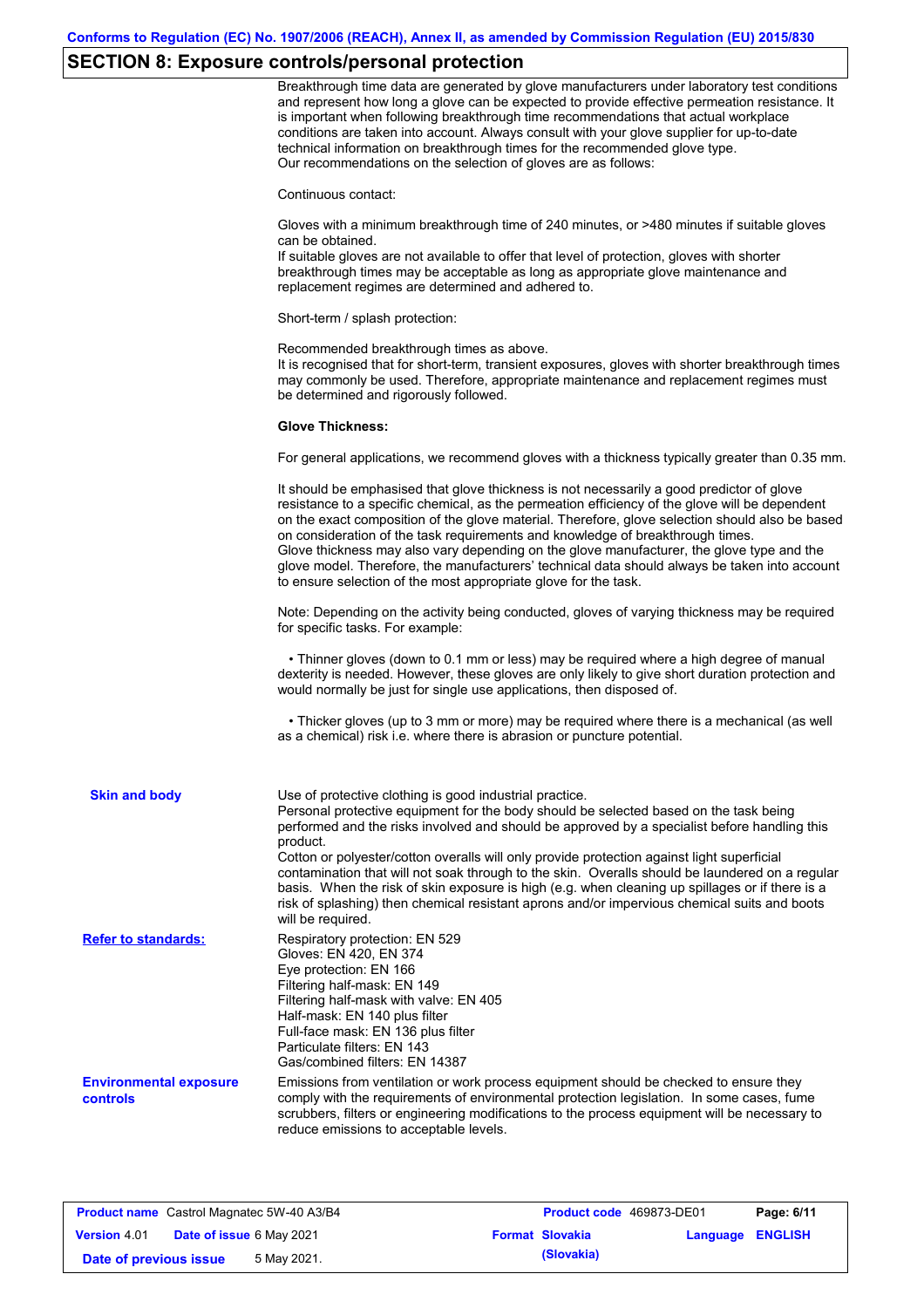## **SECTION 9: Physical and chemical properties**

**9.1 Information on basic physical and chemical properties**

| <b>Appearance</b>                                      |                                                                                                                                        |
|--------------------------------------------------------|----------------------------------------------------------------------------------------------------------------------------------------|
| <b>Physical state</b>                                  | Liquid.                                                                                                                                |
| <b>Colour</b>                                          | Amber                                                                                                                                  |
| <b>Odour</b>                                           | Not available.                                                                                                                         |
| <b>Odour threshold</b>                                 | Not available.                                                                                                                         |
| pH                                                     | Not applicable.                                                                                                                        |
| <b>Melting point/freezing point</b>                    | Not available.                                                                                                                         |
| Initial boiling point and boiling<br>range             | Not available.                                                                                                                         |
| <b>Pour point</b>                                      | -42 $\degree$ C                                                                                                                        |
| <b>Flash point</b>                                     | Closed cup: 203°C (397.4°F) [Pensky-Martens.]                                                                                          |
| <b>Evaporation rate</b>                                | Not available                                                                                                                          |
| <b>Flammability (solid, gas)</b>                       | Not available.                                                                                                                         |
| <b>Upper/lower flammability or</b><br>explosive limits | Not available.                                                                                                                         |
| <b>Vapour pressure</b>                                 | Not available.                                                                                                                         |
| <b>Vapour density</b>                                  | Not available.                                                                                                                         |
| <b>Relative density</b>                                | Not available.                                                                                                                         |
| <b>Density</b>                                         | <1000 kg/m <sup>3</sup> (<1 g/cm <sup>3</sup> ) at 15 <sup>°</sup> C                                                                   |
| <b>Solubility(ies)</b>                                 | insoluble in water.                                                                                                                    |
| <b>Partition coefficient: n-octanol/</b><br>water      | Not available.                                                                                                                         |
| <b>Auto-ignition temperature</b>                       | Not available.                                                                                                                         |
| <b>Decomposition temperature</b>                       | Not available.                                                                                                                         |
| <b>Viscosity</b>                                       | Kinematic: 86 mm <sup>2</sup> /s (86 cSt) at $40^{\circ}$ C<br>Kinematic: 13.5 to 16.2 mm <sup>2</sup> /s (13.5 to 16.2 cSt) at 100 °C |
| <b>Explosive properties</b>                            | Not available.                                                                                                                         |
| <b>Oxidising properties</b>                            | Not available.                                                                                                                         |

### **9.2 Other information**

No additional information.

|                                                   | <b>SECTION 10: Stability and reactivity</b>                                                                                                                             |  |  |  |  |
|---------------------------------------------------|-------------------------------------------------------------------------------------------------------------------------------------------------------------------------|--|--|--|--|
| <b>10.1 Reactivity</b>                            | No specific test data available for this product. Refer to Conditions to avoid and Incompatible<br>materials for additional information.                                |  |  |  |  |
| <b>10.2 Chemical stability</b>                    | The product is stable.                                                                                                                                                  |  |  |  |  |
| <b>10.3 Possibility of</b><br>hazardous reactions | Under normal conditions of storage and use, hazardous reactions will not occur.<br>Under normal conditions of storage and use, hazardous polymerisation will not occur. |  |  |  |  |
| <b>10.4 Conditions to avoid</b>                   | Avoid all possible sources of ignition (spark or flame).                                                                                                                |  |  |  |  |
| <b>10.5 Incompatible materials</b>                | Reactive or incompatible with the following materials: oxidising materials.                                                                                             |  |  |  |  |
| <b>10.6 Hazardous</b><br>decomposition products   | Under normal conditions of storage and use, hazardous decomposition products should not be<br>produced.                                                                 |  |  |  |  |

# **SECTION 11: Toxicological information**

| $P_{\text{max}}$ , $I_{\text{max}}$ , $I_{\text{max}}$ , $I_{\text{max}}$ , $I_{\text{max}}$ , $I_{\text{max}}$ , $I_{\text{max}}$ , $I_{\text{max}}$ , $I_{\text{max}}$ , $I_{\text{max}}$ , $I_{\text{max}}$ , $I_{\text{max}}$ , $I_{\text{max}}$ , $I_{\text{max}}$ , $I_{\text{max}}$ , $I_{\text{max}}$ , $I_{\text{max}}$ , $I_{\text{max}}$ , $I_{\text{max}}$ , $I_{\text{max}}$ , |                                                  | <b>Business College ACOORD BEOX</b> | <b>B.L.</b> 4 |
|---------------------------------------------------------------------------------------------------------------------------------------------------------------------------------------------------------------------------------------------------------------------------------------------------------------------------------------------------------------------------------------------|--------------------------------------------------|-------------------------------------|---------------|
| <b>Potential acute health effects</b>                                                                                                                                                                                                                                                                                                                                                       |                                                  |                                     |               |
| <b>Information on likely</b><br>routes of exposure                                                                                                                                                                                                                                                                                                                                          | Routes of entry anticipated: Dermal, Inhalation. |                                     |               |
| Not available.                                                                                                                                                                                                                                                                                                                                                                              |                                                  |                                     |               |
| <b>Acute toxicity estimates</b>                                                                                                                                                                                                                                                                                                                                                             |                                                  |                                     |               |
| 11.1 Information on toxicological effects                                                                                                                                                                                                                                                                                                                                                   |                                                  |                                     |               |

|                        |                                 | <b>Product name</b> Castrol Magnatec 5W-40 A3/B4 | <b>Product code</b> 469873-DE01 |                  | Page: 7/11 |
|------------------------|---------------------------------|--------------------------------------------------|---------------------------------|------------------|------------|
| <b>Version 4.01</b>    | <b>Date of issue 6 May 2021</b> |                                                  | <b>Format Slovakia</b>          | Language ENGLISH |            |
| Date of previous issue |                                 | 5 May 2021.                                      | (Slovakia)                      |                  |            |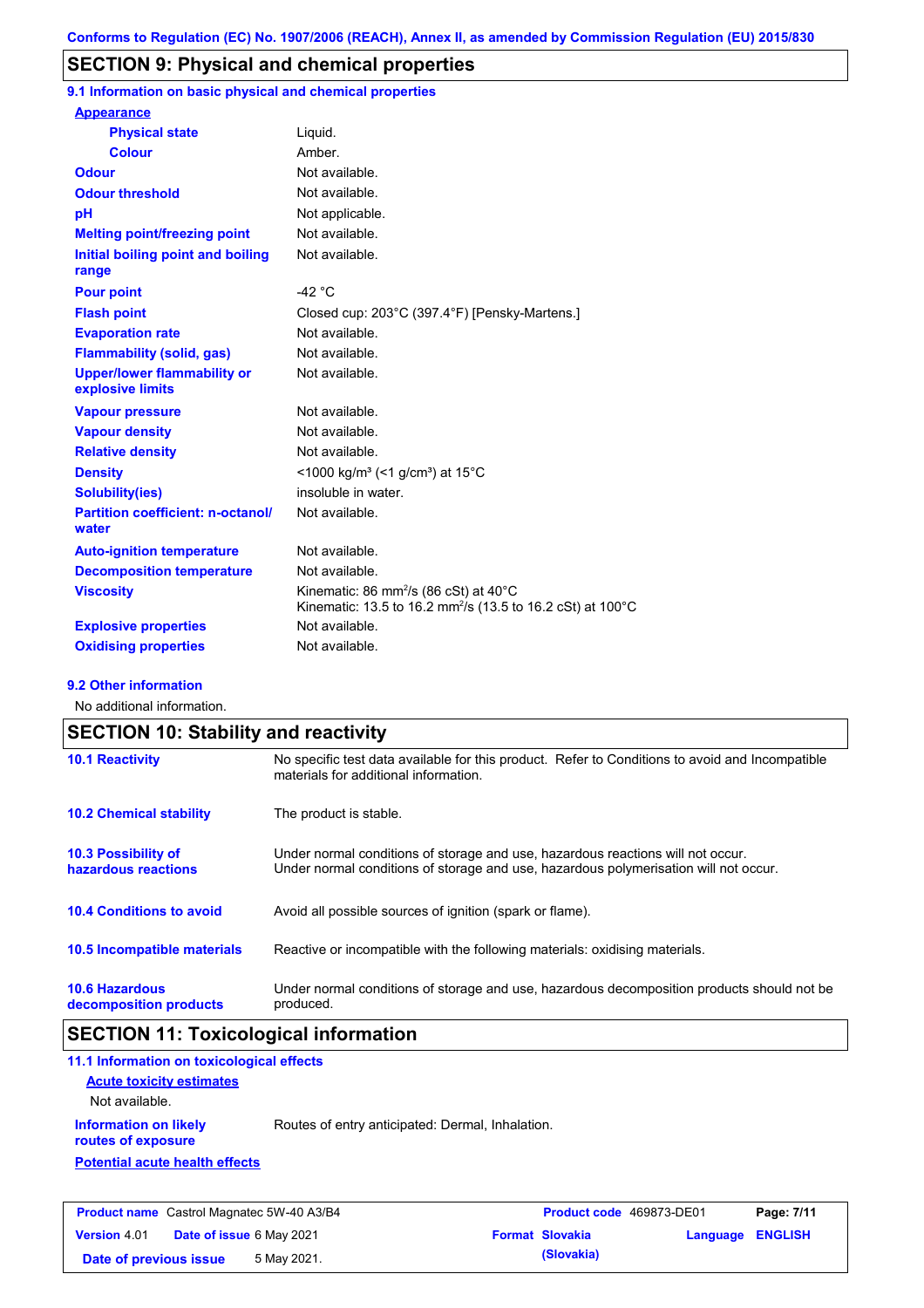# **SECTION 11: Toxicological information**

| <b>Inhalation</b>                       | Vapour inhalation under ambient conditions is not normally a problem due to low vapour<br>pressure.                                                                                                                                                                                                                                                                                                             |
|-----------------------------------------|-----------------------------------------------------------------------------------------------------------------------------------------------------------------------------------------------------------------------------------------------------------------------------------------------------------------------------------------------------------------------------------------------------------------|
| <b>Ingestion</b>                        | No known significant effects or critical hazards.                                                                                                                                                                                                                                                                                                                                                               |
| <b>Skin contact</b>                     | Defatting to the skin. May cause skin dryness and irritation.                                                                                                                                                                                                                                                                                                                                                   |
| <b>Eye contact</b>                      | No known significant effects or critical hazards.                                                                                                                                                                                                                                                                                                                                                               |
|                                         | <u>Symptoms related to the physical, chemical and toxicological characteristics</u>                                                                                                                                                                                                                                                                                                                             |
| <b>Inhalation</b>                       | No specific data.                                                                                                                                                                                                                                                                                                                                                                                               |
| <b>Ingestion</b>                        | No specific data.                                                                                                                                                                                                                                                                                                                                                                                               |
| <b>Skin contact</b>                     | Adverse symptoms may include the following:<br>irritation<br>dryness<br>cracking                                                                                                                                                                                                                                                                                                                                |
| <b>Eye contact</b>                      | No specific data.                                                                                                                                                                                                                                                                                                                                                                                               |
|                                         | Delayed and immediate effects as well as chronic effects from short and long-term exposure                                                                                                                                                                                                                                                                                                                      |
| <b>Inhalation</b>                       | Overexposure to the inhalation of airborne droplets or aerosols may cause irritation of the<br>respiratory tract.                                                                                                                                                                                                                                                                                               |
| <b>Ingestion</b>                        | Ingestion of large quantities may cause nausea and diarrhoea.                                                                                                                                                                                                                                                                                                                                                   |
| <b>Skin contact</b>                     | Prolonged or repeated contact can defat the skin and lead to irritation and/or dermatitis.                                                                                                                                                                                                                                                                                                                      |
| <b>Eye contact</b>                      | Potential risk of transient stinging or redness if accidental eye contact occurs.                                                                                                                                                                                                                                                                                                                               |
| <b>Potential chronic health effects</b> |                                                                                                                                                                                                                                                                                                                                                                                                                 |
| <b>General</b>                          | <b>USED ENGINE OILS</b><br>Combustion products resulting from the operation of internal combustion engines contaminate<br>engine oils during use. Used engine oil may contain hazardous components which have the<br>potential to cause skin cancer. Frequent or prolonged contact with all types and makes of used<br>engine oil must therefore be avoided and a high standard of personal hygiene maintained. |
| <b>Carcinogenicity</b>                  | No known significant effects or critical hazards.                                                                                                                                                                                                                                                                                                                                                               |
| <b>Mutagenicity</b>                     | No known significant effects or critical hazards.                                                                                                                                                                                                                                                                                                                                                               |
| <b>Developmental effects</b>            | No known significant effects or critical hazards.                                                                                                                                                                                                                                                                                                                                                               |
| <b>Fertility effects</b>                | No known significant effects or critical hazards.                                                                                                                                                                                                                                                                                                                                                               |
|                                         |                                                                                                                                                                                                                                                                                                                                                                                                                 |

## **SECTION 12: Ecological information**

**12.1 Toxicity**

**Environmental hazards** Not classified as dangerous

## **12.2 Persistence and degradability**

Not expected to be rapidly degradable.

## **12.3 Bioaccumulative potential**

This product is not expected to bioaccumulate through food chains in the environment.

| <b>12.4 Mobility in soil</b>                            |                                                                      |
|---------------------------------------------------------|----------------------------------------------------------------------|
| <b>Soil/water partition</b><br><b>coefficient (Koc)</b> | Not available.                                                       |
| <b>Mobility</b>                                         | Spillages may penetrate the soil causing ground water contamination. |

### **12.5 Results of PBT and vPvB assessment**

Product does not meet the criteria for PBT or vPvB according to Regulation (EC) No. 1907/2006, Annex XIII.

| 12.6 Other adverse effects                       |                                                                                                                                                                      |                                 |          |                |
|--------------------------------------------------|----------------------------------------------------------------------------------------------------------------------------------------------------------------------|---------------------------------|----------|----------------|
| <b>Other ecological information</b>              | Spills may form a film on water surfaces causing physical damage to organisms. Oxygen<br>transfer could also be impaired.                                            |                                 |          |                |
| <b>SECTION 13: Disposal considerations</b>       |                                                                                                                                                                      |                                 |          |                |
| <b>13.1 Waste treatment methods</b>              |                                                                                                                                                                      |                                 |          |                |
| <b>Product</b>                                   |                                                                                                                                                                      |                                 |          |                |
| <b>Methods of disposal</b>                       | Where possible, arrange for product to be recycled. Dispose of via an authorised person/<br>licensed waste disposal contractor in accordance with local regulations. |                                 |          |                |
| <b>Hazardous waste</b>                           | Yes.                                                                                                                                                                 |                                 |          |                |
| European waste catalogue (EWC)                   |                                                                                                                                                                      |                                 |          |                |
| <b>Product name</b> Castrol Magnatec 5W-40 A3/B4 |                                                                                                                                                                      | <b>Product code</b> 469873-DE01 |          | Page: 8/11     |
| <b>Version 4.01</b><br>Date of issue 6 May 2021  |                                                                                                                                                                      | <b>Format Slovakia</b>          | Language | <b>ENGLISH</b> |
| Date of previous issue                           |                                                                                                                                                                      | (Slovakia)                      |          |                |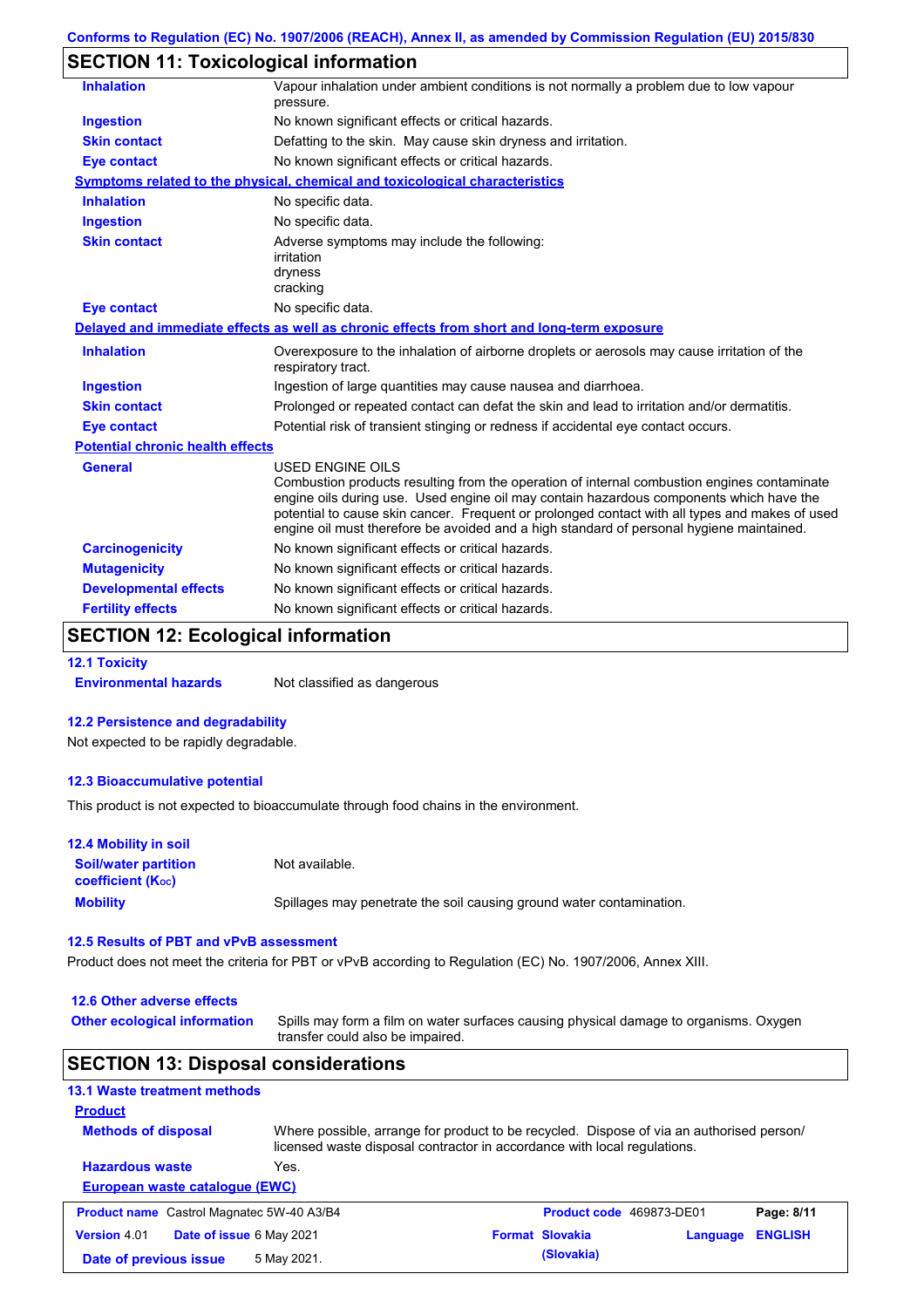## **SECTION 13: Disposal considerations**

| <b>Waste code</b>                                                 | <b>Waste designation</b>                                                                                                                                                                         |
|-------------------------------------------------------------------|--------------------------------------------------------------------------------------------------------------------------------------------------------------------------------------------------|
| 13 02 08*                                                         | other engine, gear and lubricating oils                                                                                                                                                          |
| disposal code to be assigned by the end user.<br><b>Packaging</b> | However, deviation from the intended use and/or the presence of any potential contaminants may require an alternative waste                                                                      |
| <b>Methods of disposal</b>                                        | Where possible, arrange for product to be recycled. Dispose of via an authorised person/<br>licensed waste disposal contractor in accordance with local regulations.                             |
| <b>Special precautions</b>                                        | This material and its container must be disposed of in a safe way. Empty containers or liners<br>may retain some product residues. Avoid dispersal of spilt material and runoff and contact with |

soil, waterways, drains and sewers. **References** Commission 2014/955/EU Directive 2008/98/EC

# **SECTION 14: Transport information**

|                                           | <b>ADR/RID</b> | <b>ADN</b>     | <b>IMDG</b>    | <b>IATA</b>    |
|-------------------------------------------|----------------|----------------|----------------|----------------|
| 14.1 UN number                            | Not regulated. | Not regulated. | Not regulated. | Not regulated. |
| 14.2 UN proper<br>shipping name           |                |                |                |                |
| <b>14.3 Transport</b><br>hazard class(es) |                |                | -              |                |
| 14.4 Packing<br>group                     |                |                | ۰              |                |
| 14.5<br><b>Environmental</b><br>hazards   | No.            | No.            | No.            | No.            |
| <b>Additional</b><br>information          |                |                | ۰              |                |

**14.6 Special precautions for user** Not available.

**14.7 Transport in bulk according to IMO instruments** Not available.

## **SECTION 15: Regulatory information**

|                                                                                                                                                          | 15.1 Safety, health and environmental regulations/legislation specific for the substance or mixture                            |                          |          |                |
|----------------------------------------------------------------------------------------------------------------------------------------------------------|--------------------------------------------------------------------------------------------------------------------------------|--------------------------|----------|----------------|
| <b>EU Regulation (EC) No. 1907/2006 (REACH)</b>                                                                                                          |                                                                                                                                |                          |          |                |
|                                                                                                                                                          | <b>Annex XIV - List of substances subject to authorisation</b>                                                                 |                          |          |                |
| <b>Annex XIV</b>                                                                                                                                         |                                                                                                                                |                          |          |                |
| None of the components are listed.                                                                                                                       |                                                                                                                                |                          |          |                |
| <b>Substances of very high concern</b>                                                                                                                   |                                                                                                                                |                          |          |                |
| None of the components are listed.                                                                                                                       |                                                                                                                                |                          |          |                |
| EU Regulation (EC) No. 1907/2006 (REACH)                                                                                                                 |                                                                                                                                |                          |          |                |
| <b>Annex XVII - Restrictions</b><br>on the manufacture,<br>placing on the market<br>and use of certain<br>dangerous substances,<br>mixtures and articles | Not applicable.                                                                                                                |                          |          |                |
| <b>Other regulations</b>                                                                                                                                 |                                                                                                                                |                          |          |                |
| <b>REACH Status</b>                                                                                                                                      | The company, as identified in Section 1, sells this product in the EU in compliance with the<br>current requirements of REACH. |                          |          |                |
| <b>United States inventory</b><br>(TSCA 8b)                                                                                                              | At least one component is not listed.                                                                                          |                          |          |                |
| <b>Product name</b> Castrol Magnatec 5W-40 A3/B4                                                                                                         |                                                                                                                                | Product code 469873-DE01 |          | Page: 9/11     |
| Version 4.01<br>Date of issue 6 May 2021                                                                                                                 |                                                                                                                                | <b>Format Slovakia</b>   | Language | <b>ENGLISH</b> |
| Date of previous issue                                                                                                                                   | 5 May 2021.                                                                                                                    | (Slovakia)               |          |                |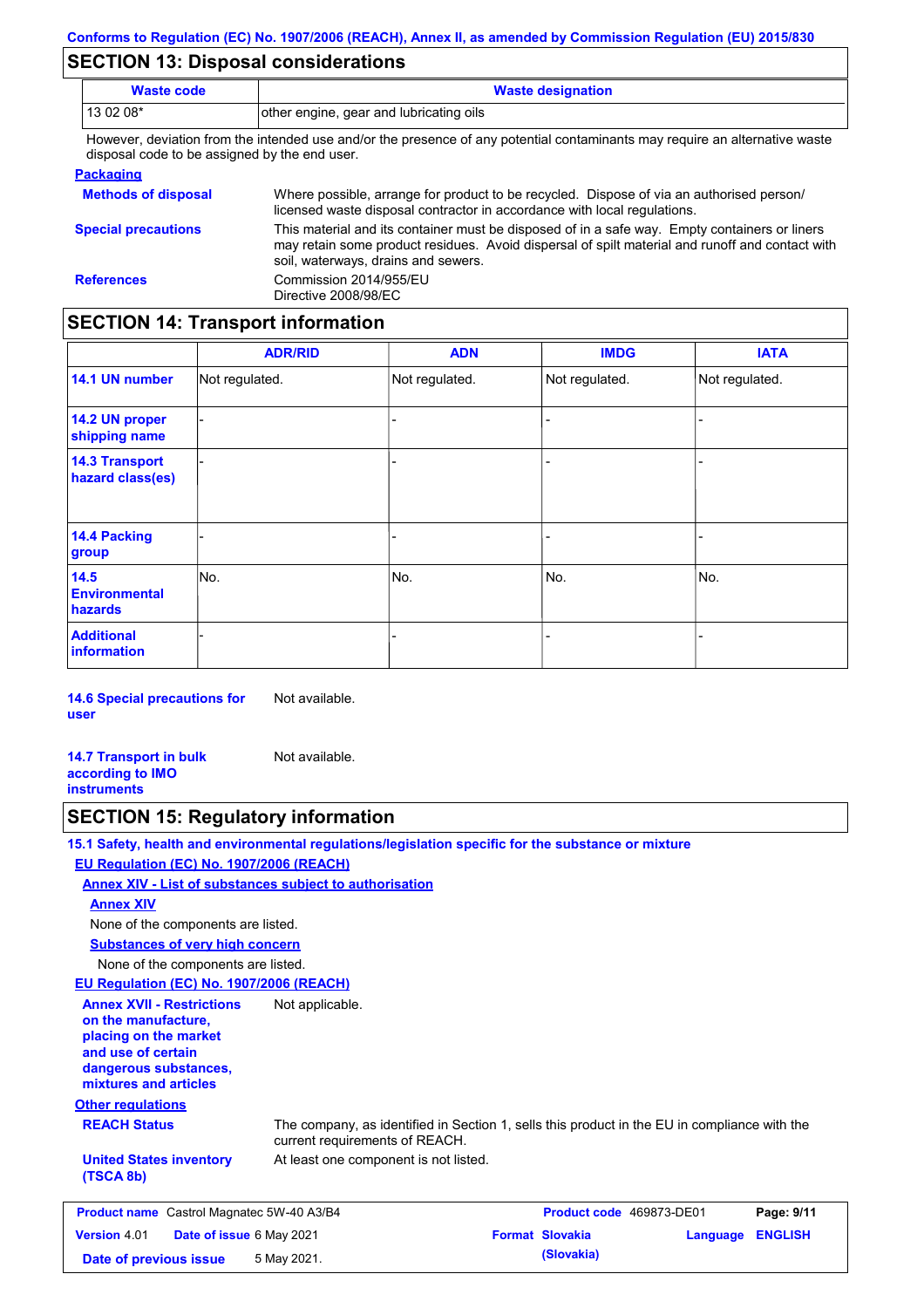# **SECTION 15: Regulatory information**

| <b>Australia inventory (AICS)</b>                               | At least one component is not listed.  |
|-----------------------------------------------------------------|----------------------------------------|
| <b>Canada inventory</b>                                         | At least one component is not listed.  |
| <b>China inventory (IECSC)</b>                                  | At least one component is not listed.  |
| <b>Japan inventory (ENCS)</b>                                   | At least one component is not listed.  |
| <b>Korea inventory (KECI)</b>                                   | All components are listed or exempted. |
| <b>Philippines inventory</b><br>(PICCS)                         | At least one component is not listed.  |
| <b>Taiwan Chemical</b><br><b>Substances Inventory</b><br>(TCSI) | At least one component is not listed.  |
| Ozone depleting substances (1005/2009/EU)                       |                                        |
| Not listed.                                                     |                                        |
| Prior Informed Consent (PIC) (649/2012/EU)                      |                                        |
| Not listed.                                                     |                                        |
| <b>EU - Water framework directive - Priority substances</b>     |                                        |
| None of the components are listed.                              |                                        |
| <b>Seveso Directive</b>                                         |                                        |

This product is not controlled under the Seveso Directive.

| <b>15.2 Chemical safety</b> | A Chemical Safety Assessment has been carried out for one or more of the substances within  |
|-----------------------------|---------------------------------------------------------------------------------------------|
| assessment                  | this mixture. A Chemical Safety Assessment has not been carried out for the mixture itself. |

# **SECTION 16: Other information**

| <b>Abbreviations and acronyms</b> | ADN = European Provisions concerning the International Carriage of Dangerous Goods by<br>Inland Waterway<br>ADR = The European Agreement concerning the International Carriage of Dangerous Goods by<br>Road<br>ATE = Acute Toxicity Estimate<br><b>BCF</b> = Bioconcentration Factor<br>CAS = Chemical Abstracts Service<br>CLP = Classification, Labelling and Packaging Regulation [Regulation (EC) No. 1272/2008]<br>CSA = Chemical Safety Assessment<br>CSR = Chemical Safety Report<br>DMEL = Derived Minimal Effect Level<br>DNEL = Derived No Effect Level<br>EINECS = European Inventory of Existing Commercial chemical Substances<br>ES = Exposure Scenario<br>EUH statement = CLP-specific Hazard statement<br>EWC = European Waste Catalogue<br>GHS = Globally Harmonized System of Classification and Labelling of Chemicals<br>IATA = International Air Transport Association<br>IBC = Intermediate Bulk Container<br><b>IMDG = International Maritime Dangerous Goods</b><br>LogPow = logarithm of the octanol/water partition coefficient<br>MARPOL = International Convention for the Prevention of Pollution From Ships, 1973 as<br>modified by the Protocol of 1978. ("Marpol" = marine pollution)<br>OECD = Organisation for Economic Co-operation and Development<br>PBT = Persistent, Bioaccumulative and Toxic<br><b>PNEC = Predicted No Effect Concentration</b><br>REACH = Registration, Evaluation, Authorisation and Restriction of Chemicals Regulation<br>[Regulation (EC) No. 1907/2006]<br>RID = The Regulations concerning the International Carriage of Dangerous Goods by Rail<br><b>RRN = REACH Registration Number</b><br>SADT = Self-Accelerating Decomposition Temperature<br>SVHC = Substances of Very High Concern<br>STOT-RE = Specific Target Organ Toxicity - Repeated Exposure<br>STOT-SE = Specific Target Organ Toxicity - Single Exposure<br>TWA = Time weighted average<br>$UN = United Nations$<br>UVCB = Complex hydrocarbon substance<br>VOC = Volatile Organic Compound<br>vPvB = Very Persistent and Very Bioaccumulative |
|-----------------------------------|---------------------------------------------------------------------------------------------------------------------------------------------------------------------------------------------------------------------------------------------------------------------------------------------------------------------------------------------------------------------------------------------------------------------------------------------------------------------------------------------------------------------------------------------------------------------------------------------------------------------------------------------------------------------------------------------------------------------------------------------------------------------------------------------------------------------------------------------------------------------------------------------------------------------------------------------------------------------------------------------------------------------------------------------------------------------------------------------------------------------------------------------------------------------------------------------------------------------------------------------------------------------------------------------------------------------------------------------------------------------------------------------------------------------------------------------------------------------------------------------------------------------------------------------------------------------------------------------------------------------------------------------------------------------------------------------------------------------------------------------------------------------------------------------------------------------------------------------------------------------------------------------------------------------------------------------------------------------------------------------------------------------------------------------------------------------------------|
|                                   | Varies = may contain one or more of the following 64741-88-4 / RRN 01-2119488706-23,                                                                                                                                                                                                                                                                                                                                                                                                                                                                                                                                                                                                                                                                                                                                                                                                                                                                                                                                                                                                                                                                                                                                                                                                                                                                                                                                                                                                                                                                                                                                                                                                                                                                                                                                                                                                                                                                                                                                                                                            |

| <b>Product name</b> Castrol Magnatec 5W-40 A3/B4 |                                 | <b>Product code</b> 469873-DE01 | Page: 10/11 |                        |                         |  |
|--------------------------------------------------|---------------------------------|---------------------------------|-------------|------------------------|-------------------------|--|
| <b>Version 4.01</b>                              | <b>Date of issue 6 May 2021</b> |                                 |             | <b>Format Slovakia</b> | <b>Language ENGLISH</b> |  |
| Date of previous issue                           |                                 | 5 May 2021.                     |             | (Slovakia)             |                         |  |